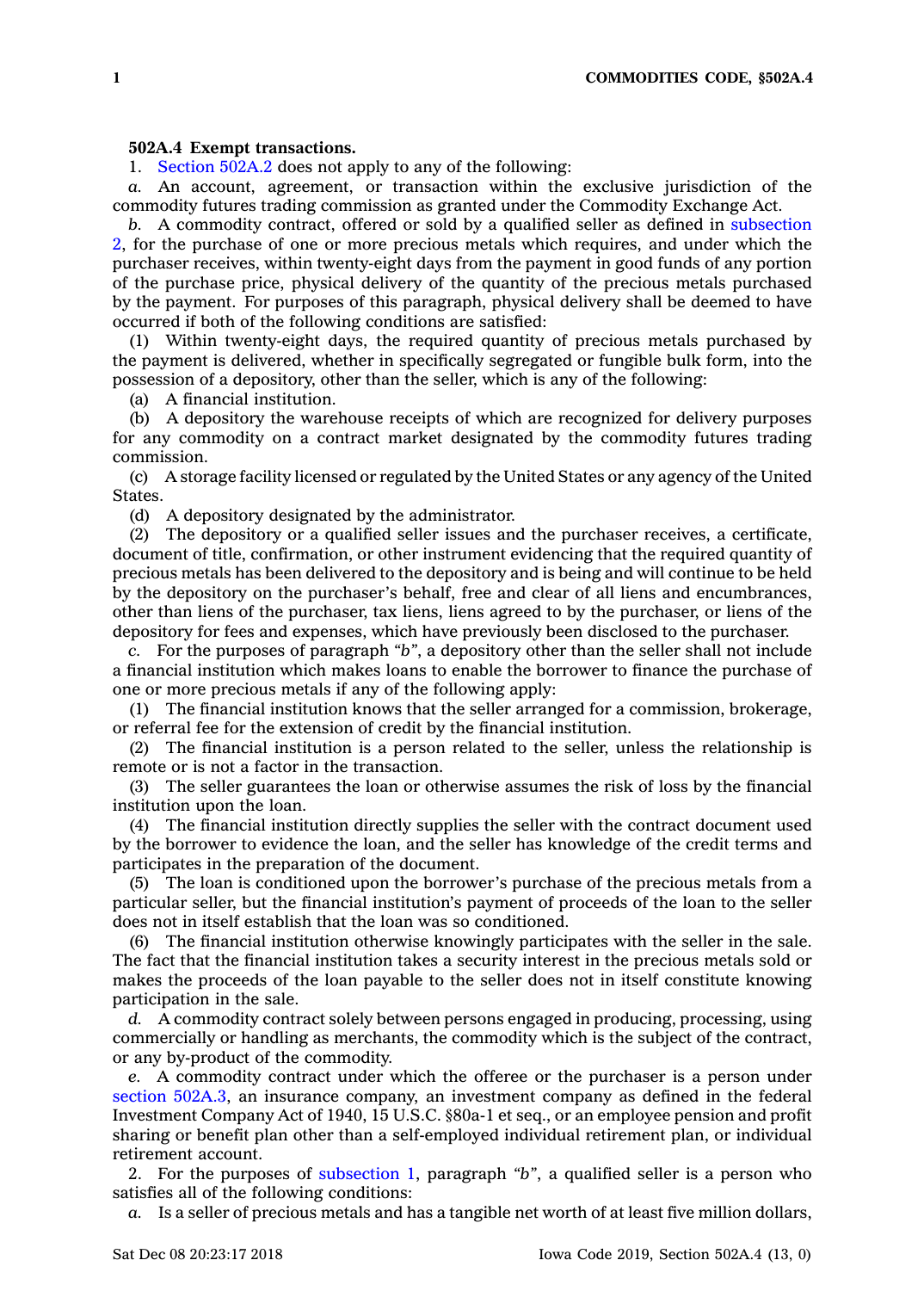or has an affiliate who has unconditionally guaranteed the obligations and liabilities of the seller and the affiliate has <sup>a</sup> tangible net worth of at least five million dollars.

*b.* Has stored precious metals with one or more depositories on behalf of customers for at least the previous three years.

*c.* Prior to any offer, files with the administrator <sup>a</sup> sworn notice of intent to act as <sup>a</sup> qualified seller under [subsection](https://www.legis.iowa.gov/docs/code/502A.4.pdf) 1, paragraph *"b"*, and annually files <sup>a</sup> new notice. A notice of intent to act as <sup>a</sup> qualified seller must contain all of the following:

(1) The seller's name and address, names of its directors, officers, controlling shareholders, partners, principals, and other controlling persons.

(2) The address of its principal place of business, state and date of incorporation or organization, and the name and address of seller's registered agent in this state.

(3) A statement that the seller, or <sup>a</sup> person affiliated with the seller who has guaranteed the obligations and liabilities of the seller, has <sup>a</sup> tangible net worth of at least five million dollars. (4) Depository information including all of the following:

(a) The name and address of the depository or depositories that the seller intends to use.

(b) The name and address of each and every depository where the seller has stored precious metals on behalf of customers for the previous three years.

(c) Independent verification from each and every depository named in subparagraph division (b) that the seller has in fact stored precious metals on behalf of the seller's customers for the previous three years and <sup>a</sup> statement of total deposits made during this period.

(5) Financial statements for the seller, or the person affiliated with the seller who has guaranteed the obligations and liabilities of the seller, for the past three years, audited by an independent certified public accountant, together with the accountant's reports.

(6) A statement describing the details of all civil, criminal, or administrative proceedings currently pending or adversely resolved against the seller or its directors, officers, controlling shareholders, partners, principals, or other controlling persons during the past ten years including all of the following in subparagraph divisions (a) through (d), or if not applicable, subparagraph division (e):

(a) Civil litigation and administrative proceedings involving securities or commodities violations, or fraud.

(b) Criminal proceedings.

(c) Denials, suspensions, or revocations of securities or commodities, licenses, or registrations.

(d) Suspensions or expulsions from membership in, or associations with, self-regulatory organizations registered under the Securities Exchange Act of 1934, or the Commodities Exchange Act.

(e) A statement that there were no such proceedings.

*d.* Notifies the administrator within fifteen days of any material changes in the information provided in the notice of intent.

*e.* Annually furnishes to each purchaser for whom the seller is then storing precious metals, and to the administrator, <sup>a</sup> report by an independent certified public accountant of the accountant's examination of the seller's precious metals storage program.

3. The administrator may, upon request by the seller, waive any of the exempt transaction requirements of this [section](https://www.legis.iowa.gov/docs/code/502A.4.pdf), conditionally or unconditionally.

4. The administrator may, by order, deny, suspend, revoke, or place limitations on the authority to engage in business as <sup>a</sup> qualified seller under [subsection](https://www.legis.iowa.gov/docs/code/502A.4.pdf) 1, paragraph *"b"* if the administrator finds that the order is in the public interest and that the person, the person's officers, directors, partners, agents, servants or employees, <sup>a</sup> person occupying <sup>a</sup> similar status or performing similar functions, <sup>a</sup> person who directly or indirectly controls or is controlled by the seller, or any of them, the seller's affiliates or subsidiaries meets any of the following conditions:

*a.* Has filed <sup>a</sup> notice of intention under [subsection](https://www.legis.iowa.gov/docs/code/502A.4.pdf) 2 with the administrator or the designee of the administrator which was incomplete in any material respect or contained any statement which was, in light of the circumstances under which it was made, false or misleading with respect to any material fact.